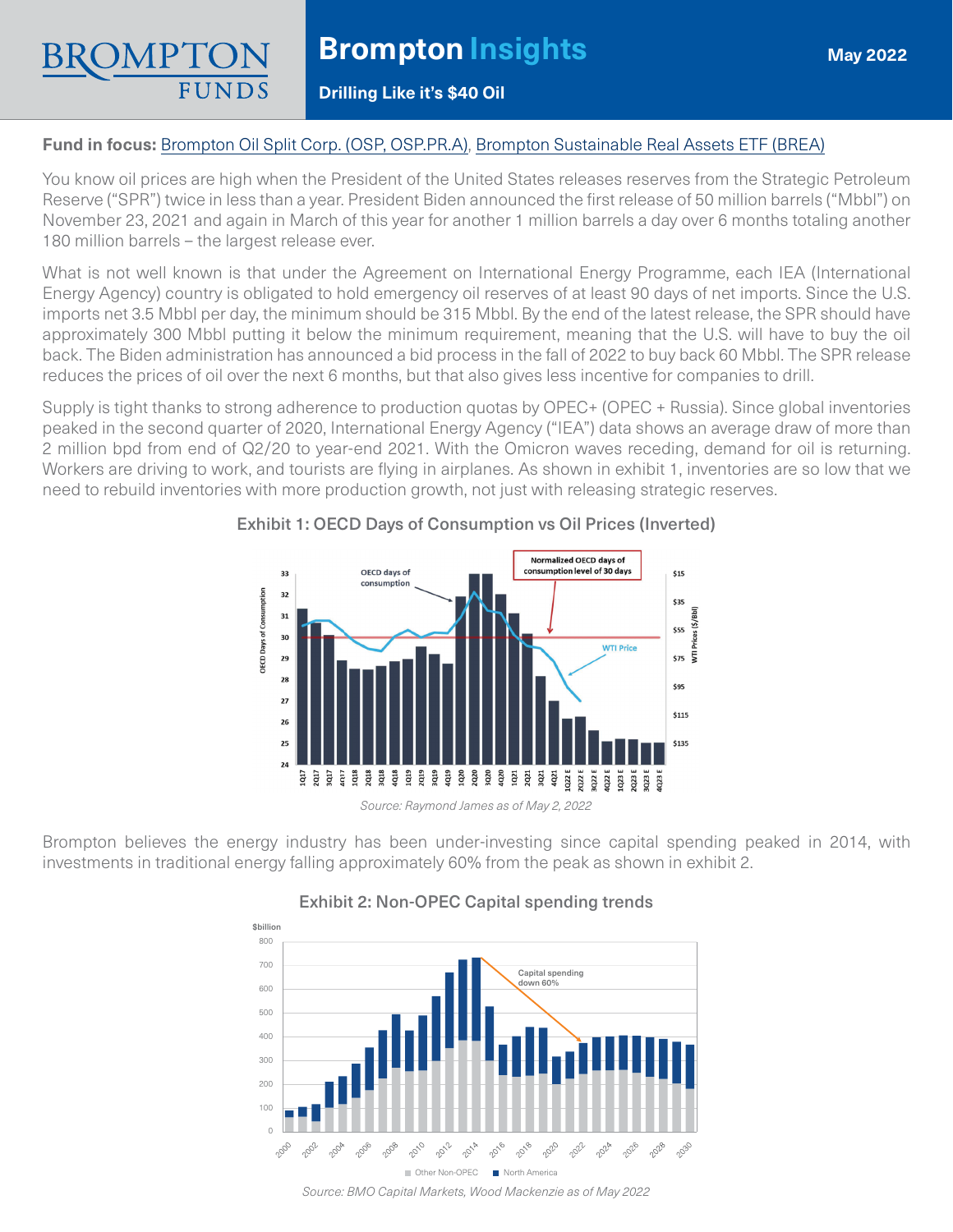Instead, oil companies have shown remarkable capital discipline. Instead of sinking money into the ground, they have been paying down debt, increasing dividends and buying back shares. Exhibit 3 below shows the dividends and share buybacks energy companies have returned to shareholders in the U.S. & Canada.



## Exhibit 3: Higher Dividends and Share Buybacks

There are also constraints on oil pipeline capacity in Canada and gas pipeline capacity in the U.S. With a hot job market, it has been hard to entice workers to live and work in remote camps with difficult working conditions. Many oilfield workers refuse to return to such a cyclical business after being laid off in previous cycles. In the past, oil companies chased production growth with higher oil prices triggering drilling and higher production. Most companies are spending as if oil was still \$40, not the current \$100. There will be production growth, but Brompton believes the response will be severely muted compared to previous cycles. As a result, Brompton believes oil and gas prices could stay higher for longer this cycle.

In terms of valuation, oil and gas stocks are still very attractively valued. At 4% of the market capitalization of the S&P 500, energy actually comprises a far larger 8.4% of the earnings and 11.8% of the free cash flow.

# Brompton's Approach

[Brompton Oil Split Corp. \(OSP, OSP.PR.A\)](https://www.bromptongroup.com/product/brompton-oil-split-corp/) offers exposure to large capitalization North American energy issuers with significant exposure to oil. In addition, we actively manage the energy weighting across our global dividend portfolios [\(BREA](https://www.bromptongroup.com/product/brompton-sustainable-real-assets-dividend-etf/), [BDIV,](https://www.bromptongroup.com/product/brompton-global-dividend-growth-etf/) [GDV](https://www.bromptongroup.com/product/global-dividend-growth-split-corp/), [DGS,](https://www.bromptongroup.com/product/dividend-growth-split-corp/) [EDGF](https://www.bromptongroup.com/product/european-dividend-growth-fund/)). We also use an actively managed covered call writing overlay to harvest volatility risk premium which enhances risk-adjusted returns.

*Source: BMO Capital Markets as of May 2022*